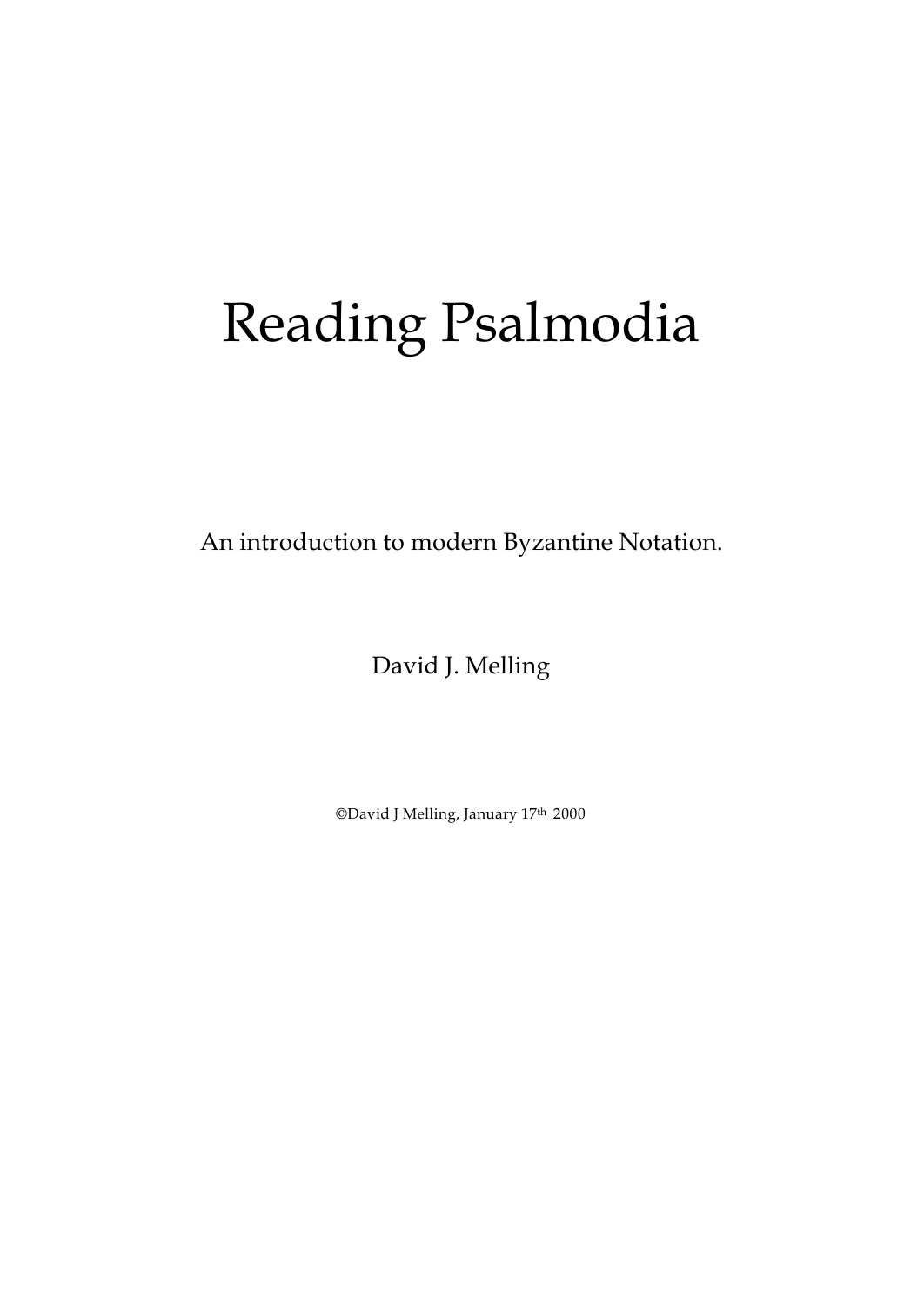## This Book

 is dedicated, with great respect and affection,

### to

Protopsaltes Andreas Stylianou, whose fine psalmody has, for well over quarter of a century, enriched the worship of the historic Greek Orthodox Church of the Annunciation, Manchester.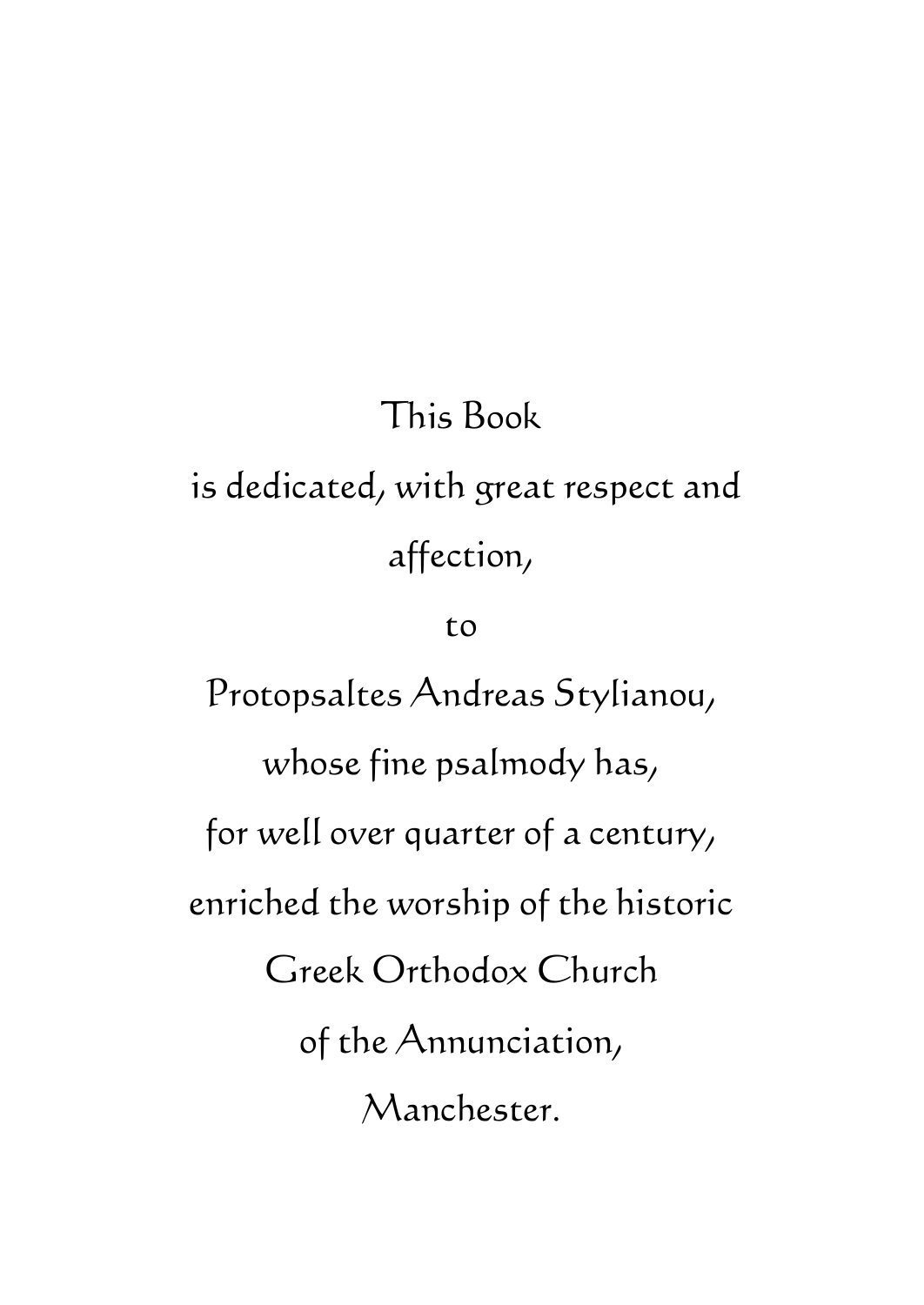### **Contents**

*Part I* **Introduction 1. Notes and Scales 2. The Types of Scale 3. The Three Systems 4. The Interval Signs 5. Time Signs 6. Qualifying Signs 7. The Types of Hymns & Melodies 8. Isokratima** *Part II* 9. Tones, Modes & Scales Tone 1 Tone 2 Tone 3 Tone 4 Tone 5 Tone 6 Tone 7: Varys Tone 8 10. Marks, Tokens & Accidentals 11. Rhythm & Tempo 12. Psalmodia in Practice The Voice The Forms of Chant *Part III* 13. Pitch Modulation Tone to Tone 14. Theory & Practice 15. Diatonic & Enharmonic 16. Hard & Soft Chromatic 17. Melodic Accents 18. Transcribing Psalmodia into European Notation 19. The Microtones of the Scales of the Eight Echoi *Part IV* Notes and Bibliography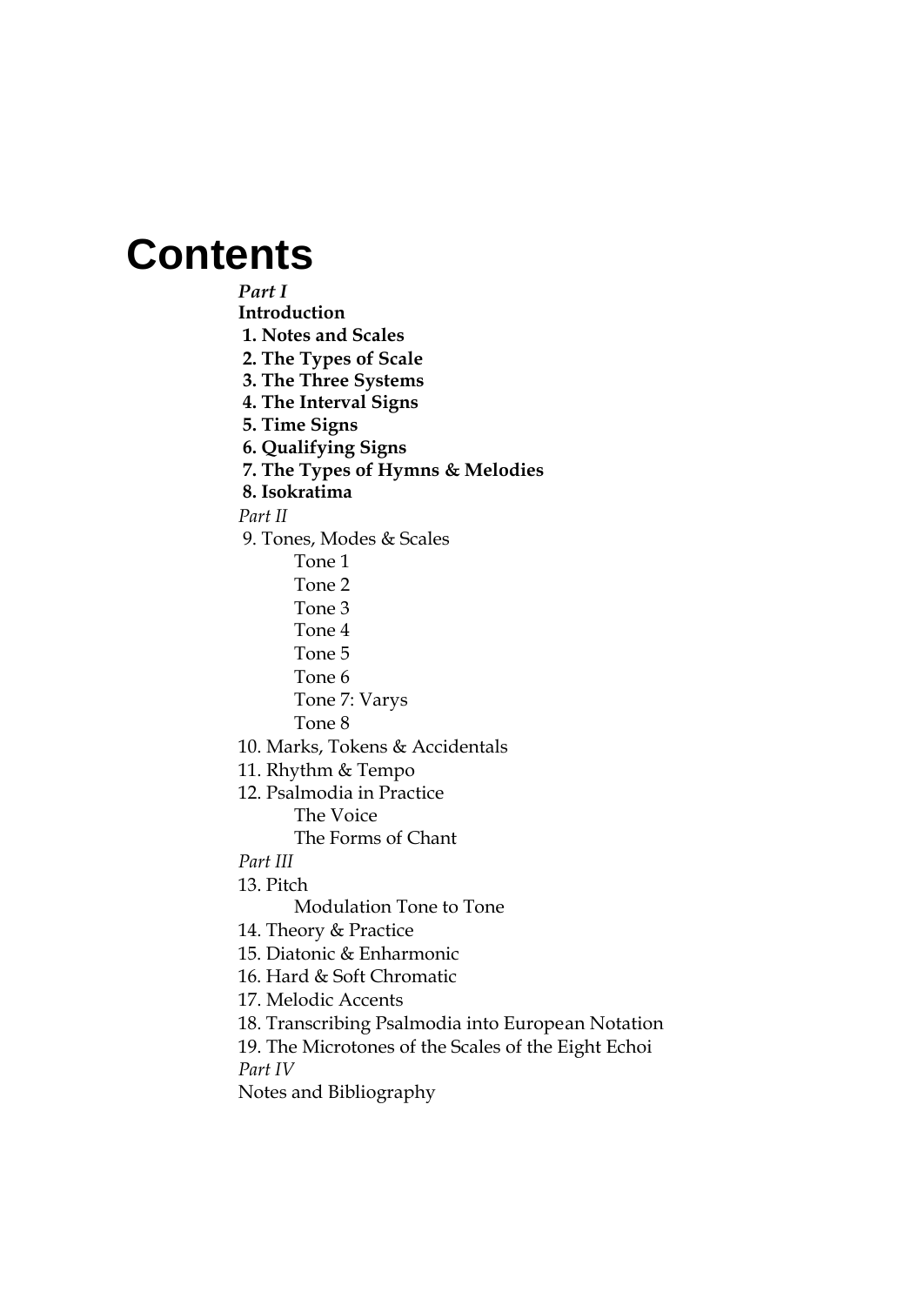#### **INTRODUCTION**

This book offers a basic introduction to the notation in which the traditional chant of the Byzantine churches is written.

Many people automatically associate Orthodox worship with the rich choral traditions of music that developed in Russia and the Ukraine. Georgian, Serbian, Romanian and Bulgarian choirs also possess an extensive repertoire of choral liturgical music. Greek and Arabic Byzantine churches, however, have retained a very different style of monophonic chant, a tradition which also lives on, side by side with the Slav choral tradition in many churches in Romania and Bulgaria, and a closely related form of chant in Serbia. This music is known as *Psalmodia:* it has common roots with Latin plainchant and with the chant of the Syrian and Armenian churches. It originates in the musical traditions, both Jewish and Pagan, of the Eastern Mediterranean.

When Christianity was established as the official religion of the Roman Empire the Church acquired new and splendid buildings for worship. The rites and ceremonies of Imperial Christianity took on the solemnity and the grandeur of court ritual. A rich traditions of hymnography developed, poets, composers and singers bringing their skills to the service of the Church.

Side by side with relatively simple styles of music used for scriptural readings and the chanting of the psalms, more elaborate melodies were composed for the church's new poetry and for the liturgical texts. In the main cathedrals and churches, the **Psaltes,** the ordained singer who played an important role in the services was expected to attain a high level of musical expertise. As the sacred chant developed through the Medieval period, new forms of notation were created to record it. The notation developed over the centuries until it became a complex system of signs capable of expressing fine nuances of melodic movement, intonation and expression.

The fall of Constantinople to the Ottoman armies in 1453 paradoxically brought new opportunities for the Church's musicians; their musical skills and artistry were greatly appreciated by the Ottoman Sultans and their nobility, and several of the famous Psaltai found lucrative part-time employment as court musicians. Many became experts in the "Arabo-Persian" music of the Ottoman court, some learning the Arabo-Persian music before studying Psalmodia. In the eighteenth century Peter Lampadarios, whose compositions shaped the entire psaltic repertoire in the modern period, was an expert in Islamic music and taught the musicians of the dervish tekkes of Constantinople. Konstantinos Protopsaltes in the nineteenth century was the source for a small but useful and informative manual on the modes of classical Ottoman music, or, as the book calls it "exoterike mousike".

Not surprisingly, during the centuries of Ottoman rule, the style and tonality of Psalmodia, always a living, developing musical tradition, took on a degree of Oriental colouring. In the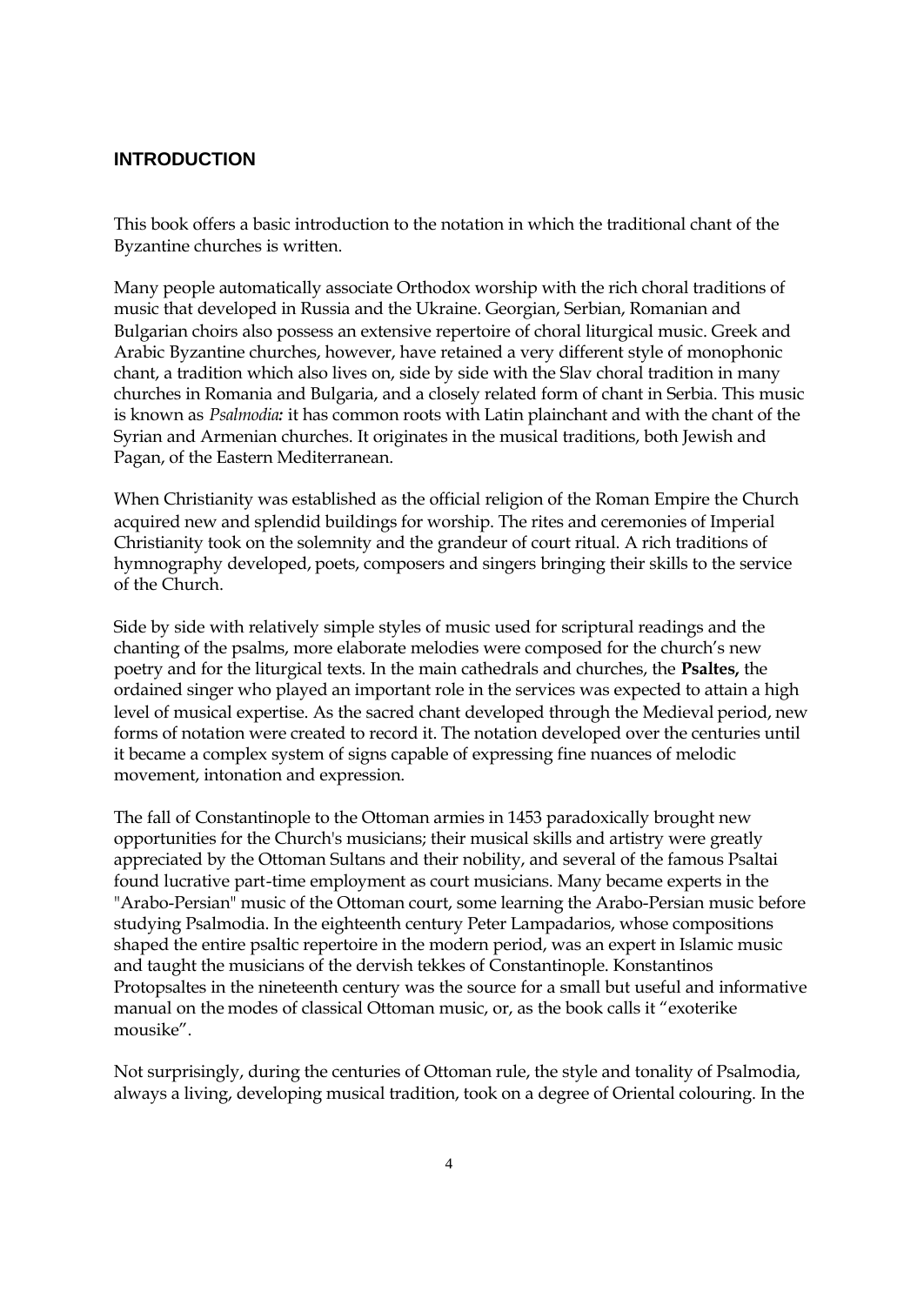eighteenth and nineteenth centuries some singers and composers were influenced by the melodies of the Italian opera.

The notation system in which Byzantine chant is recorded derives ultimately from the accents added to classical Greek texts by Alexandrian grammarians and rhetors, and then adapted for use to aid the musical declamation of scriptural texts. Eventually, the notation became complicated in the extreme, signs indicating the principal intervals of the melody being accompanied by a wealth of Great Hypostases, usually written in red ink, determining in minute detail the precise execution of the melody. In the modern period scholars have work hard to decipher the mediaeval musical manuscripts. The meaning of the signs for intervals seem reasonably solidly established. There remains, however, considerable disagreement as to the interpretation of other signs.

Facing the complex and difficult notation they inherited from their mediaeval predecessors, and an emerging gap between the musical texts used by expert psaltai and the traditional liturgical melodies handed down by ear, several musicians attempted to reform the notation to produce something simpler and more intuitive. Indeed, there is evidence that there had already emerged ways of writing a rapid "short-hand" version of the signs which could even be used to note down a melody as it was being sung. A particularly successful simplification was designed by Peter Lampadarios [+1777], but this was eclipsed by the great **Reform of the Three Teachers,** Houmouzios, Grigorios and Chrysanthos, who designed a new, more analytic notation and transcribed into it a colossal number of texts from the psaltic repertoire. The new notation indicates the precise duration of notes, something lacking in the old notation. The Three Teachers began their Reform about 1814 and the new notation was soon in wide use. Interestingly, the Protopsaltes (Archcantor) of the Patriarchal church, Konstantinos, disliked their new system, and continued to use the old with the right-hand choir, while his colleague, the Lampadarios, and the left-hand choir were using the new. This brief text is an introduction to the nature of the Reformed Notation and the chant written in it.

#### **1. NOTES AND SCALES**

Byzantine chant *(Psalmodia)* makes use of a variety of different modes, and in order to sing the chant it is necessary to know the different scales proper to each mode, and the other characteristic features of the modes.

The modes of Byzantine chant are organised into **Eight Tones** or **Echoi**. Each echos encompasses a cluster of related modes. (*Other modes also exist which are produced by combining the typical modes of different tones. Some of these are of considerable musical interest and importance, but none of them is used more than occasionally in Psalmodia*.)

A psaltic mode is not simply a scale. Different modes sometimes use the same scale. Each mode uses both a specific scale and a set of typical melodic formulae, or melodic loci; as the formulae typical of a particular mode become familiar, the musical "logic" of the mode becomes intelligible.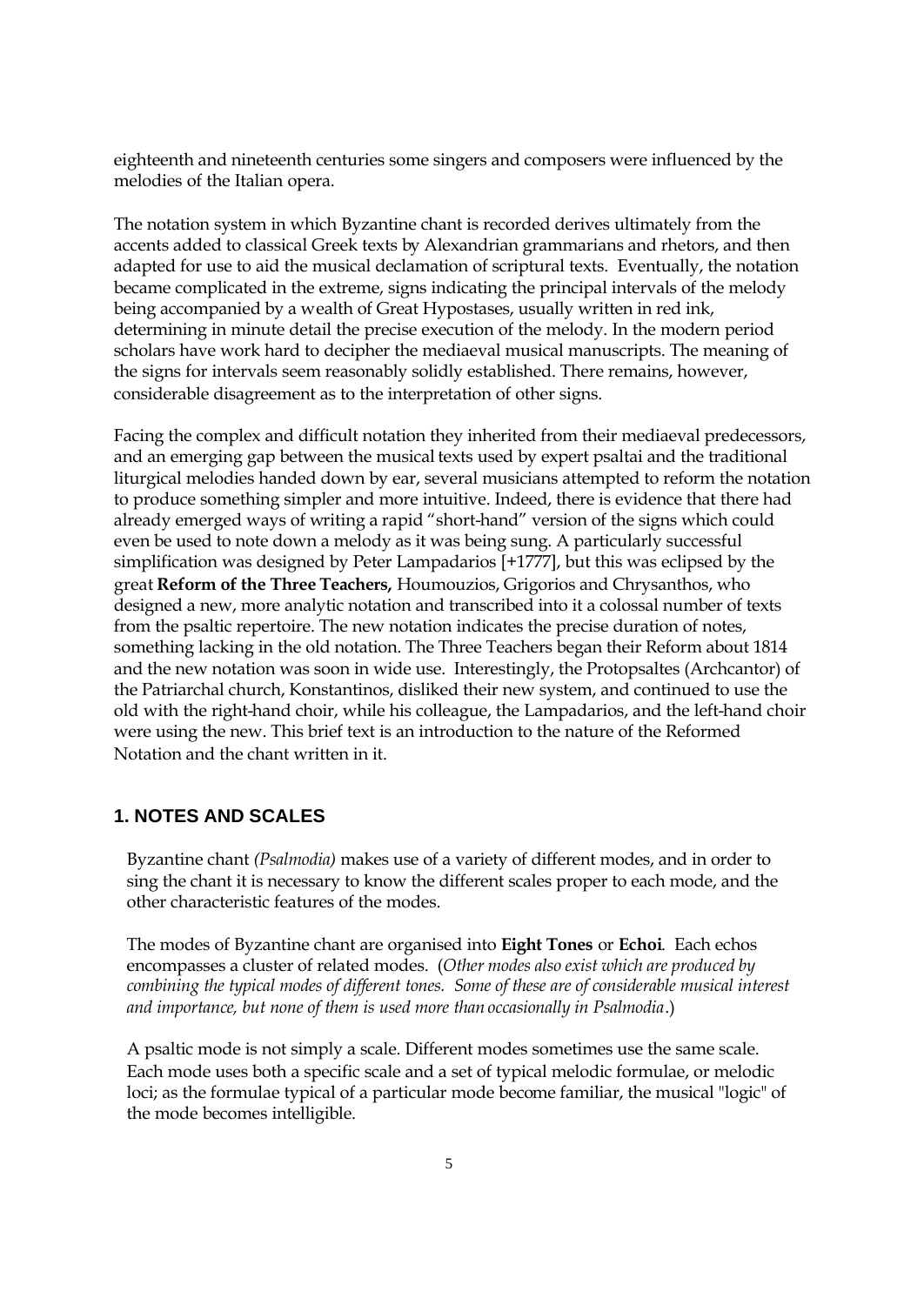In order to be able to identify and discuss the notes of the chant, we need a way of identifying them. Syllables are used to name each note, just as the syllables "doh" "re" "mi" are often used to name the successive notes of the scale in European music. The syllables used in Byzantine chant are as follows:

**Ni Pa Vu Ga Di Ke Zo Ni**

If we are singing the diatonic scale, they correspond to

**Do Re Mi Fa So La Si Do [Ni Pa Vu Ga Di Ke Zo Ni']**

Church music is normally written within a compass of two octaves from low di (So) to the high Di' (So) fifteen notes above. The Middle of this, from Ni to Ni' is the most commonly used part of the range. In transcribing the chant, we shall read the lower Ni as corresponding to the note C - the Middle C of the piano for women's voices, the C an octave lower for men's. (*This is slightly sharper than the tuning laid down by the Patriarchal authorities in 1881 [Ni = 512], but is convenient for purposes of transcription. Moreover the precise pitch laid down by the Patriarchal authorities had little justification beyond the general late nineteenth century obsession with the exact mathematical analysis of musical pitches and intervals.*)

If, then, we sing an ascending diatonic scale starting from C, the psaltic syllables will correspond to the notes of the scale as follows:

> **Ni Pa Vu Ga Di Ke Zo Ni C D E F G A B C.**

#### **2. THE TYPES of SCALE:**

Psalmodia uses four main types of scale, **Diatonic, Hard Chromatic, Soft Chromatic**  and **Enharmonic.** 

The way we hear the scales used in modern European music has been greatly affected by the "Even Temperament" system of instrumental tuning, so that we hear the white note scale C to C on the piano as a diatonic major scale. A well-trained psaltes hears that scale as something subtly different, as the Enharmonic scale on Ni. The Enharmonic scales of Psalmodia are sung to precisely the same tuning as the corresponding piano scale: i.e. the steps of the scale makes use of only two kinds of interval, Enharmonic Tones and Enharmonic semitones, the tones being exactly double the size of Enharmonic Semitones.

The octave is divided by psaltic theorists into 72 micro-steps - for simplicity let us call them "steplets." The steps of the Enharmonic scale can be defined very easily in terms of the number of steplets to each step. Let us take the **Enharmonic scale** on F (Ga) as an example:

 F G A B<sup>b</sup> C D E F | 12 | 12 | 6 | 12 | 12 | 12 | 6 | Ga Di Ke Zo Ni Pa Vu Ga'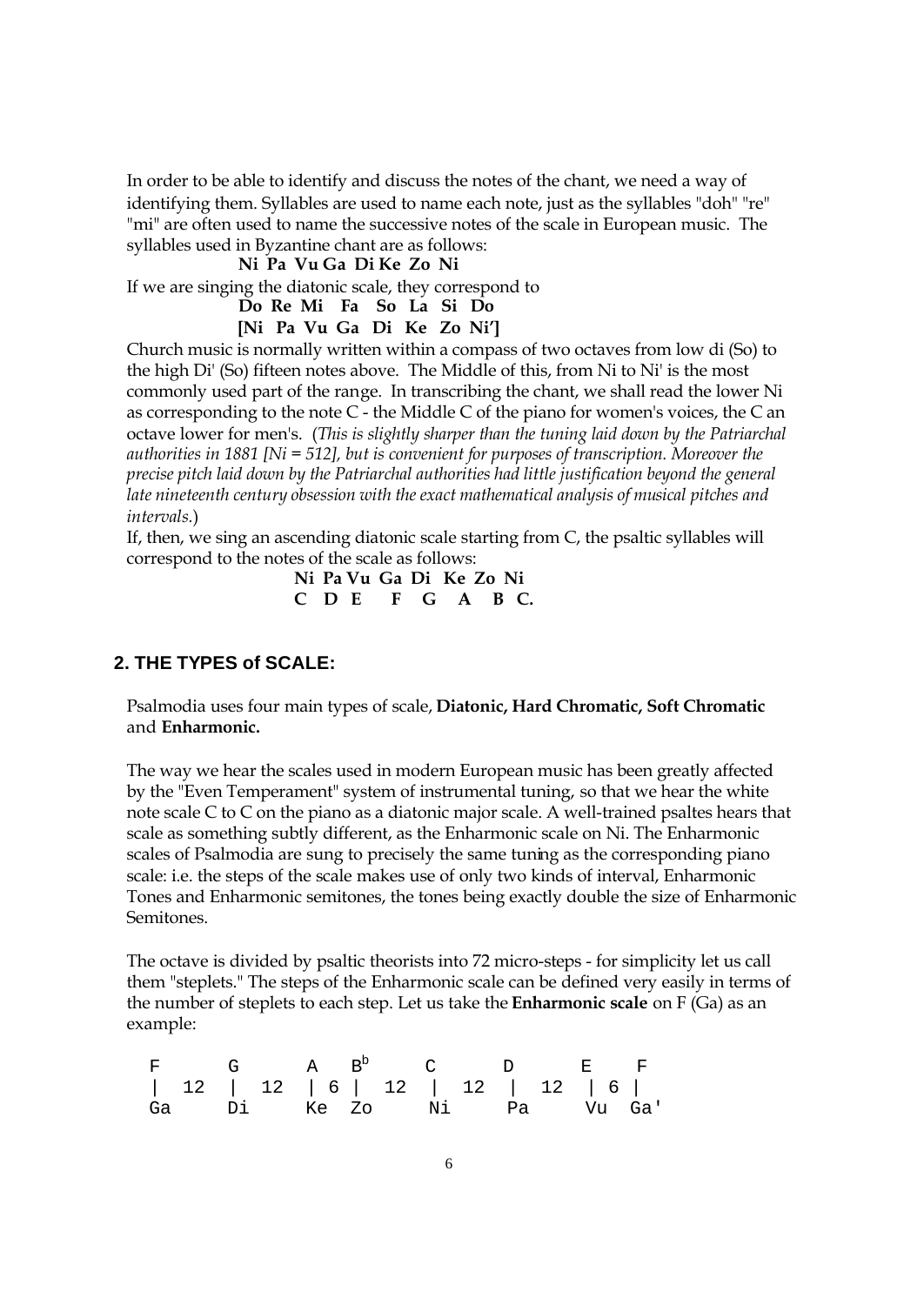Here each of the steps of the scale contains precisely the same number of steplets that the corresponding interval between the notes of the scale as it is played on the piano would contain. The sequence Di Ke Zo Ni', that is to say, is produced by singing a sequence of notes starting from Di such that the successive notes are respectively 12, 6 and 12 steplets above the note preceding. Playing the successive notes  $G A B^b C$  on the piano produces an identical sequence of notes starting on G and rising by 12, 6 and 12 steplets successively.

The natural **Diatonic scale** is different. It contains three different sizes of interval, not two. Here is the interpretation of the diatonic scale on F (Ga) generally accepted by modern psaltic theorists.

| Ga Di Ke-Zo Ni Pa Vu-Ga' |  |  |  |  |  |  |  |
|--------------------------|--|--|--|--|--|--|--|

Here we have **large tones** of 12 steplets, identical in size with the Enharmonic tones, but accompanied by **lesser tones** of 10 steplets and **large semitones** of 8 steplets. It is important, however, to remember this is a *theoretical* analysis of the difference between the Diatonic and the Enharmonic types of scale: in practise the intervals singers actually sing may not correspond exactly to either pattern: some singers make less distinction amongst the diatonic intervals than the analysis would suggest, some actually make no distinction between the sung versions of the Diatonic and the Enharmonic type.

The **Hard Chromatic Scale** is most familiar in Psalmodia as the scale of a mode used in both the Second Tone and the Second Plagal Tone which has Pa (D) as its basic note.

|  |  |  | $D$ $E^b$ $F#$ G A $B^b$ C# D            |  |  |
|--|--|--|------------------------------------------|--|--|
|  |  |  |                                          |  |  |
|  |  |  | Pa Vu   Ga   Di   Ke   Zo      Ni'   Pa' |  |  |

The **Soft Chromatic Scale** is used mainly in the principal mode of the Second Tone, but also provides the scale of an important mode in Tone Four and the second principal mode of Tone Plagal Two.

| $C$ $D^b$ $E$ $F$ $G$ $A^b$ $B$ $C$ |  |  |  |  |  |
|-------------------------------------|--|--|--|--|--|
| 8   14   8   12   8   14   8        |  |  |  |  |  |
|                                     |  |  |  |  |  |

This scale is much easier to sing than might at first sight appear. One thing, however, should be noted: the flat A/Ke of the Soft Chromatic scale is a large (diatonic) semitone above G/Di , it is definitely not an enharmonic semitone above. It is acceptable to sing the Di less than 14 steplets flatter than B; it is not acceptable to sing it more than 14 steplets flatter than B. Attempting to play melodies in this mode on the piano produces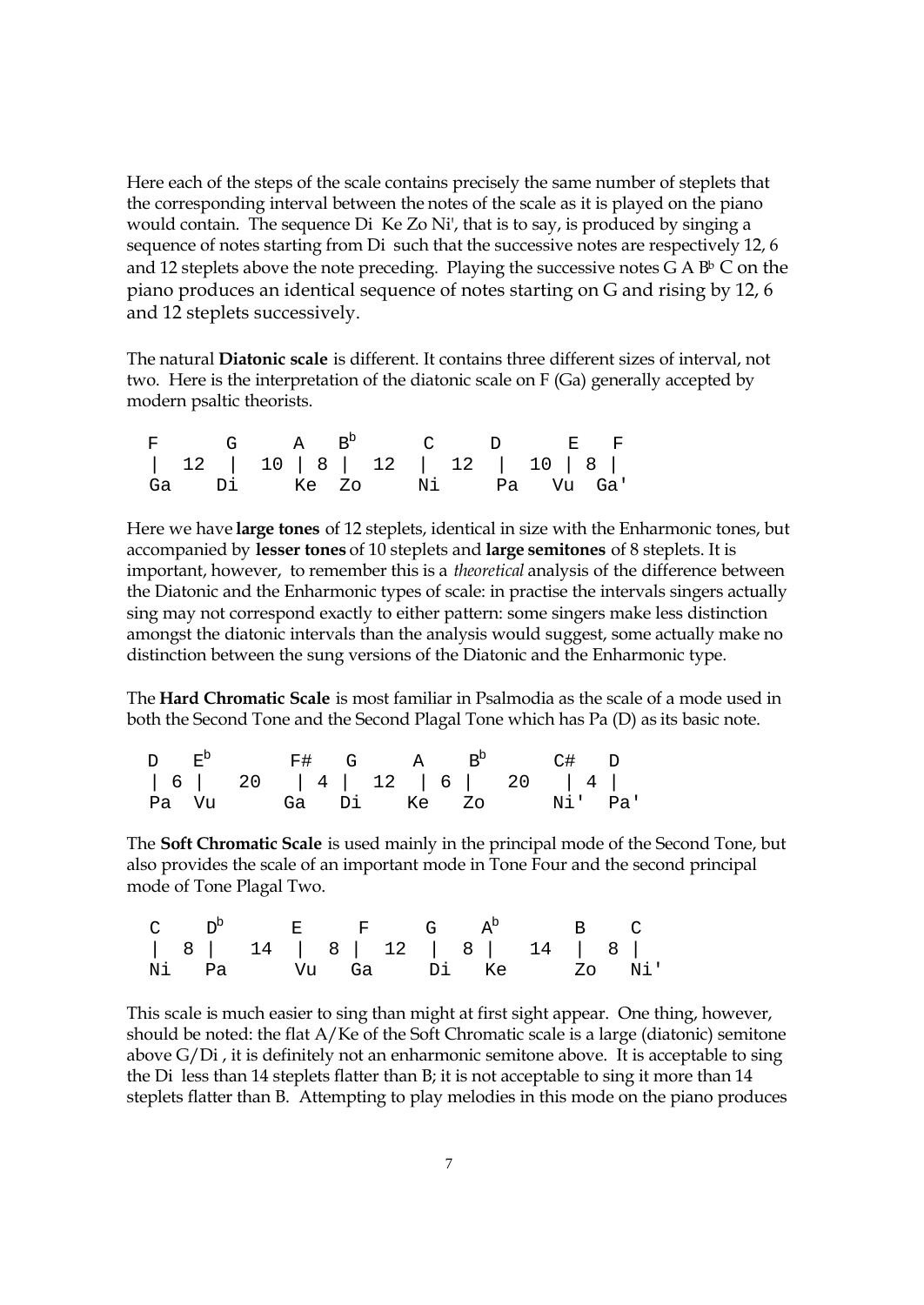something quite wrong-sounding: the flattened Pa and the flattened Di sound completely out of tune.

#### **3.THE THREE SYSTEMS:**

In addition to the octave-based scales described above, modern Byzantine music also uses two other kinds of scale. **Tetrachordal** and **Pentachordal**.

#### **The Octave System.**

In the most used system, the eighth note of the ascending scale is also the fundamental note of the next octave of the scale. The note an octave above C is also a C, the octave above a D is also a D, so that this system has firm roots in the natural structure of musical scales.

#### **The Pentachordal & Tetrachordal Systems.**

It requires very little modification to make a repeated Pentachordal or Tetrachordal pattern of notes on a scale. Consider the Pentachord

 $[$ C D E F G $]$ 

if we read this as

[Ni Pa Vu Ga Di ]

then, if we transform the note Di into the Ni of a new ascending scale of five notes we produce the following sequence:

Ni Pa Vu Ga {Di =Ni} Pa Vu Ga Di and the same process can be repeated indefinitely many times:

 Ni Pa Vu Ga {Di=Ni'} Pa' Vu' Ga' {Di'=Ni"} Pa" Vu" Ga" [C D E F G A B C D E F# G ]

It is easy to see from the example just constructed, that the first eleven notes of a scale based on Ni using the Octave System are the same as the first eleven notes of a scale based on Ni using the Pentachordal System. The twelfth note of the Pentachordal System scale, however, differs from the equivalent note of the Octave System scale. And from this point on, the scales progressively diverge. The next eight notes of the two scales, for example, are as follows:

| 8ve Scale: A B C D E F G A B C     |  |  |                                     |  |  |  |
|------------------------------------|--|--|-------------------------------------|--|--|--|
|                                    |  |  | Ke Zo Ni Pa Vu Ga Di Ke Zo Ni       |  |  |  |
| 5al Scale: A B C# D E F# G# A B C# |  |  |                                     |  |  |  |
|                                    |  |  | Ni Pa Vu Ga Di/Ni Pa Vu Ga-Di/Ni-Pa |  |  |  |

The **Tetrachordal System** provides a further series of scales. In this system the fourth note of a scale becomes the foundation note of a new Tetrachordal scale, the fourth note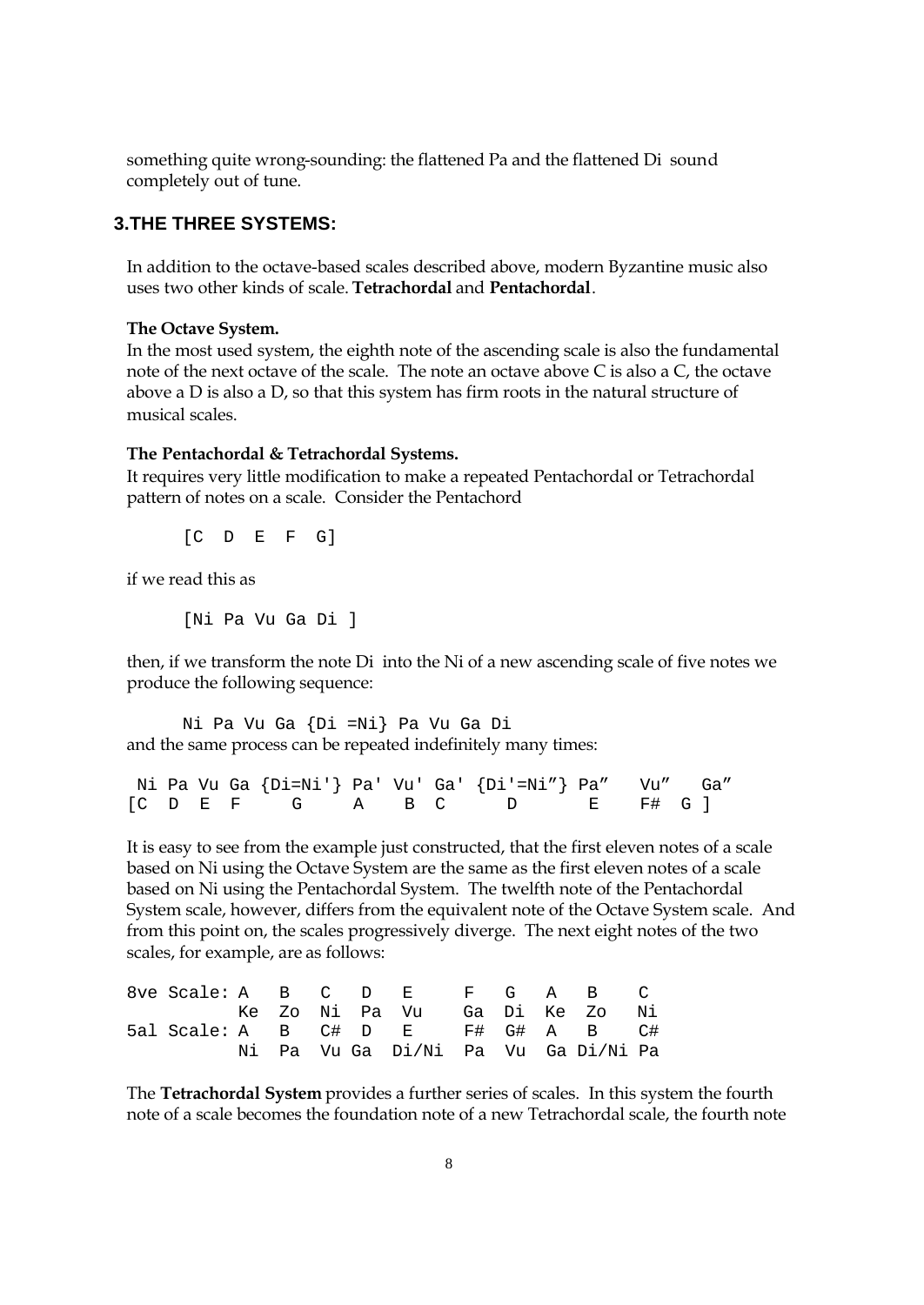of which in turn becomes the foundation note of the next level. Here are the first twelve notes of a Tetrachord System scale based on C compared with the parallel notes of the Octave System and Pentachordal System scales:

| 8ve Scale: C D E F G A B C D E F G                  |  |  |  |  |  |  |
|-----------------------------------------------------|--|--|--|--|--|--|
| 5al Scale: C D E F G A B C D E F# G                 |  |  |  |  |  |  |
| 4al Scale: C D E F G A $B^b$ C D E <sup>B</sup> F G |  |  |  |  |  |  |

The construction pattern of a Tetrachord-System scale is

Ni Pa Vu {Ga=Ni'} Pa' Vu' {Ga'=Ni'} Pa" Vu" ... The pattern of a scale based on the Tetrachordal System diverges more rapidly from the scale of the Octave System than does one based on the Pentachordal System.

*Confusingly, the Byzantine musical texts also refer to the Pentachordal System as "Tetraphonia," the Tetrachordal System as "Triphonia" and the Octave System as "Diapason." Even more confusingly, the musical texts normally use the syllables Ni Pa Vu Ga Di Ke Zo Ni' Pa' Vu' &c. to name the successive notes of the Tetrachordal and Pentachordal scales, although this is both inappropriate and thoroughly misleading.* 

#### **4. THE INTERVAL SIGNS**

European music uses signs which tell the musician which note to sing or play. Byzantine notation is quite different. Melodies are written not as a sequence of notes, but as **a sequence of intervals,** and the fundamental set of signs it uses are interval signs. They are known as the "**signs of quantity**" since they tell us how far to move from one note to the next. The exact interval the sign indicates will depend on the note before the sign and on the specific mode in which we are singing. So, for example, a downward step of a second from Di in the first echos will take us a tone lower to Ga, but a descent of one note from Di in the main mode of the plagal second echos will take us only a fraction of a tone to the very sharp Ga used in the hard chromatic scale.

Ten basic signs are used:

#### **a) For upward movement:**

| Oligon    |    | <b>Step</b>  |
|-----------|----|--------------|
| Petasti   | c) | Flutter      |
| Kentimata | n  | Doublestitch |
| Kentima   |    | Stitch       |
| Psili     |    | Leap         |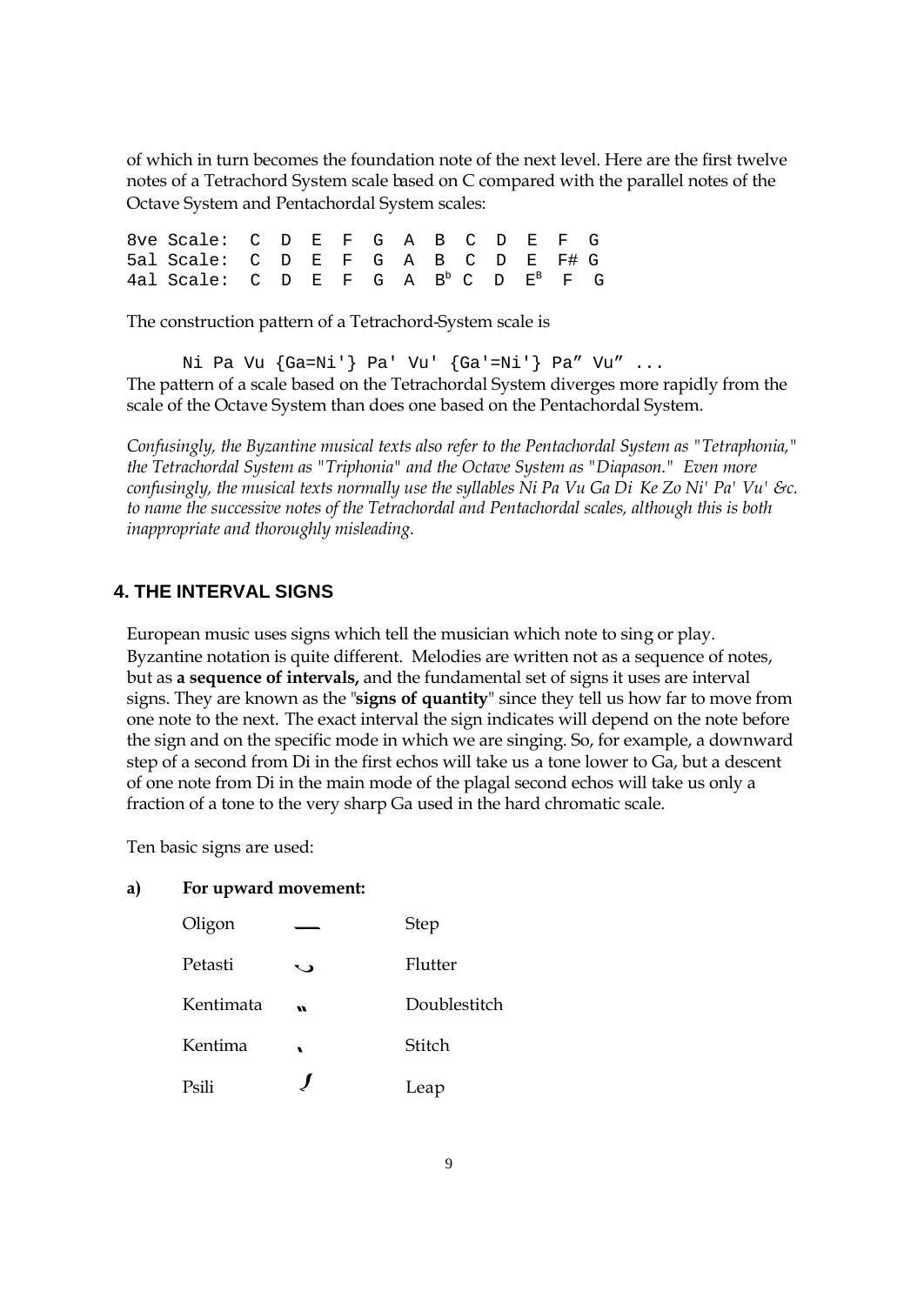#### **b) For downward movement:**

| Apostrophos $\rightarrow$ |                          | Apostrophe |
|---------------------------|--------------------------|------------|
| Elaphron                  | $\overline{\phantom{1}}$ | Light      |
| Yporrhoi                  |                          | Cascade    |
| Hamili                    |                          | Low        |

#### **c) For no movement:**

Ison — Level

#### **d) Combined signs for larger intervals:**

| Seventh | up | עי                  | down |   |
|---------|----|---------------------|------|---|
| Octave  | up |                     | down | ぞ |
| Ninth   | up | $\lambda$ $\lambda$ | down |   |

Combinations are created in the same way for still larger intervals, though in Psalmodia these are very rare.

#### **The Execution of Interval Signs**

Besides indicating the interval the voice is to move, the Interval Signs also indicate the manner in which the note is to be sung:

Unless otherwise indicated (eg by a time-sign) each note is one rhythmic beat in length. [The Cascade is an exception: the Yporrhoi instructs us to sing **two** successive notes, each a second lower than the preceding note. Each note of the Cascade is a single rhythmic beat in length.]

The Step  $\lceil \underline{\hspace{1cm}} \rceil$ , the Flutter  $\lceil \underline{\hspace{1cm}} \rceil$  and the Double Stitch  $\lceil \underline{\hspace{1cm}} \rceil$  all indicate a rise of a second.

The Stitch [, ] indicates a rise of a third when written below or after a Step  $[-\ldots]$ , but

if written above the Step or the Flutter  $[\underline{\ } \underline{\ } \underline{\ } \underline{\ } \underline{\ } \underline{\ }$  combines with that note to indicate a rise of a fourth.

The Leap  $\left[ \int \right]$  of itself indicates a rise of a fourth, but is only found in combination. Written above the middle or end of a Step or a Flutter, it combines to indicate a rise of a fifth, written above the beginning of a Step or Flutter, a rise of a sixth.

The Apostrophe  $\lceil \cdot \rceil$  indicates a fall of a second.

The Light  $[ \frown ]$  indicates a fall of a third.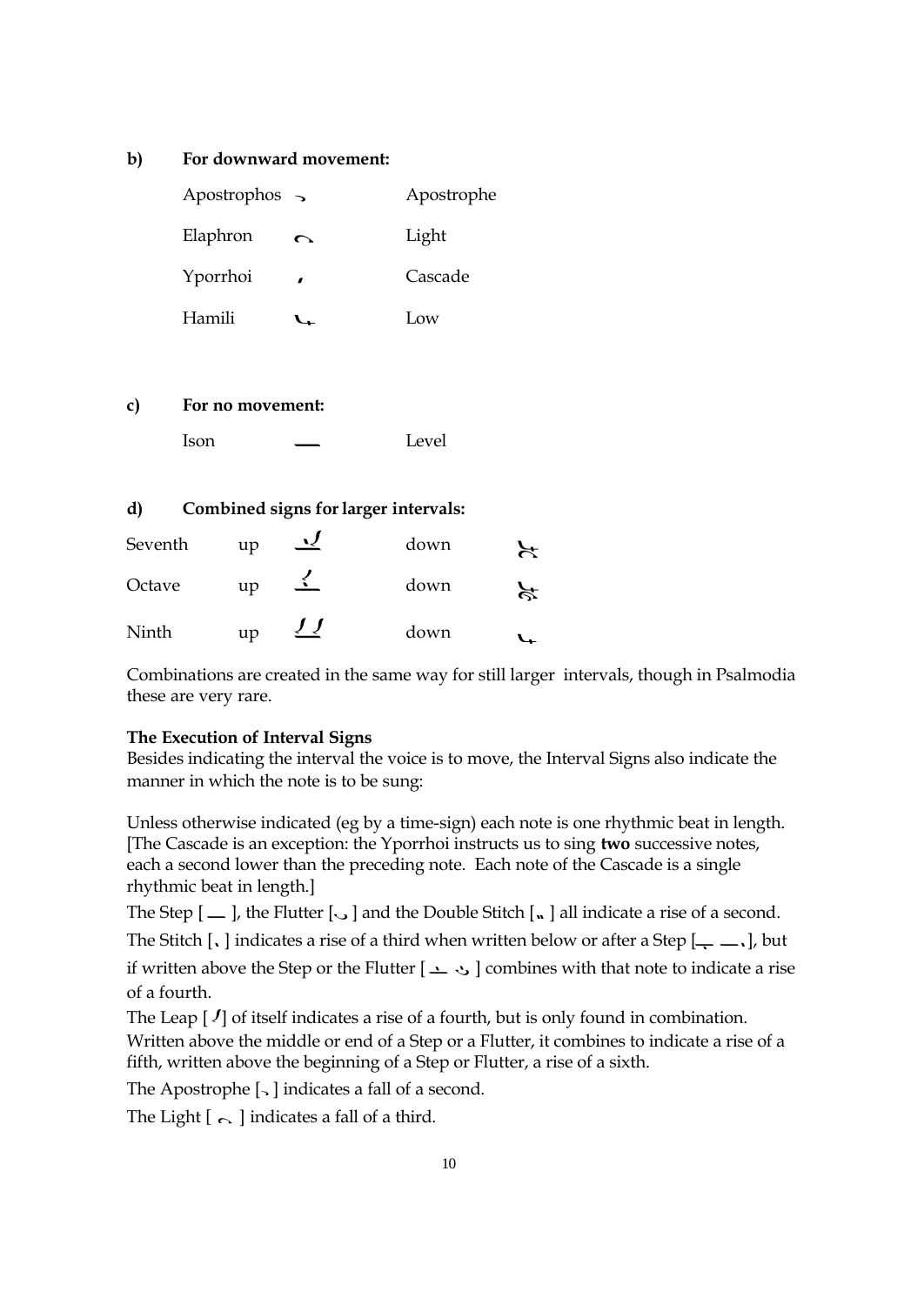The Cascade  $\lceil \cdot \rceil$  is the equivalent of two apostrophes and indicates two successive notes, each a second below the preceding note. Larger intervals are indicated by combinations of signs.

The Step, the Apostrophe and the Light are sung without any particular emphasis. They are sung naturally, moderately.

The Flutter is sung in a more lively manner. It begins on the note it indicates, rises a little, and returns with a sort of fluttering effect. If the Flutter is lengthened to two beats, the decoration occurs during the latter part of the first beat.

The Double Stitch is sung softly and linked with the preceding and succeeding notes with no break. It is always sung to the same syllable as the note which precedes it.

The Cascade is sung softly, smoothly and linked with the preceding and succeeding notes with no break.

The Stitch and the Leap take on the characteristic of the sign which supports them.

The combination Level/Step  $[ \equiv ]$  (*which also indicates no movement*) is more accentuated than would be the Level by itself. This combination is always followed by a level.

In the paradoxical combined sign Apostrophe-Light,  $[\infty]$  the Apostrophe is sung softly, the Light normally. The execution of this combination requires considerable care; apart from the effect the elements of the combined sign have on each other, they also affect the preceding sign in such a way that the apostrophe takes half a beat from the preceding sign and itself is sung to a half beat. In this combination, the Light indicates a downward movement of a second not a third.

The execution of most other combined signs is fairly obvious.

#### **5. TIME SIGNS**

In addition to the interval signs which determine the pitch of the note to be sung, Byzantine notation makes use of a number of signs which affect the duration of notes and combinations of notes.

**Klasma or Roll:** the sign  $\sim$  is used above or below an interval sign  $[\sim \sim \sim \sim]$  to indicate a doubling in the length of the note sung. When the Roll sits below a Flutter

 $\lceil \bigcirc \rceil$ , the lengthened note is sung with a slight tremolo or trill at the end of the first beat, the voice touching the note a second above.

**Apli**, **(dot)** a dot placed beneath a note, adds another beat to its length without any other ornamentation.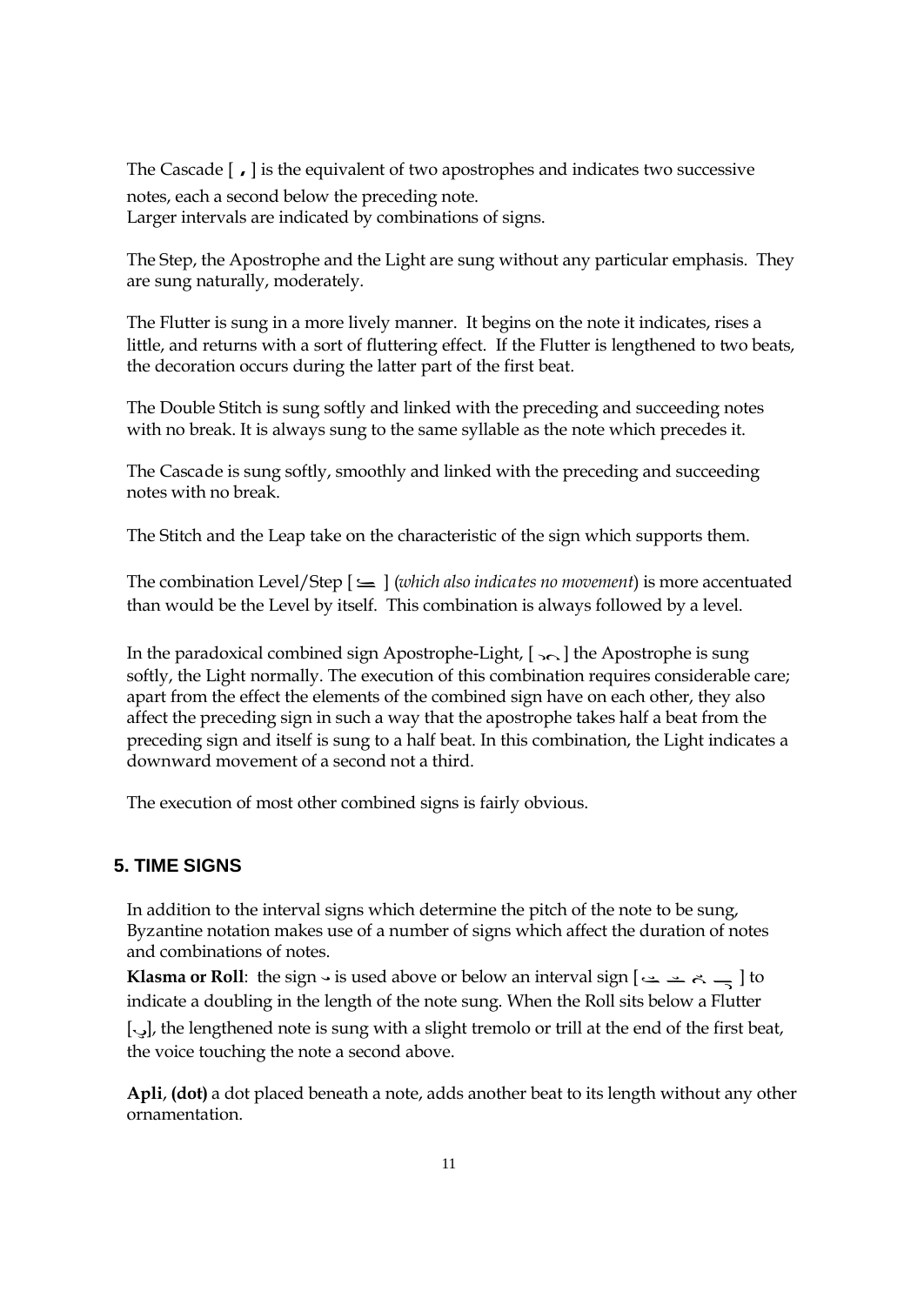More than one dot can be used; each adds another beat, so that the total duration of the note is always one more than the number of added dots.

Gorgon,  $\Gamma$  sits above or below a sign and indicates that the note preceding the one on which gorgon sits is to be reduced by  $1/2$  of a beat and the note over which gorgon sits also reduced by 1/2 of a beat.

If the gorgon sits on the first note of a piece or on a sign following a pause, then only the note on which it sits is reduced by 1/2 of a beat. Other Time Signs described below are treated analogously.

Above the Cascade, Gorgon is read as written over the first of its two notes.

**Dotted Gorgon** exists in two forms:

**Left-dotted Gorgon**  $\mathbf{r}$  reduces the note before the one on which it sits by 1/4 of a beat and the note on which it sits by 3/4 of a beat.

**Right-dotted Gorgon**  $\sim$  reduces the note before it by 3/4 of a beat, and the note on which it sits by 1/4 of a beat.

**Double Gorgon** <sup> $\Gamma$ </sup> sits above the second of a group of three notes: it reduces the note before the one on which it sits by 2/3 of a beat, the note on which it sits by 2/3 of a beat and the note after it by 2/3 of a beat. It produces the rhythmical figure known in European music as a triplet.

**Dotted Double Gorgon** exists in three forms:

**Left-Dotted Double Gorgon**  $\tau$  sits on the second of a group of three notes; it reduces the first by 1/2 of a beat, and the second and the third by 3/4 of a beat. **Middle-Dotted Double Gorgon**  $\tau$  sits on the second of a group of three notes; it reduces the first by 3/4 of a beat, the second by 1/2 of a beat and the third by 3/4 of a beat.

**Right-Dotted Double Gorgon**  $\tau$  sits on the second of a group of three notes; it reduces the first and the second of the group by 3/4 of a beat and the third by 1/2of a beat.

Triple Gorgon  $-$  sits on the second of a group of four notes: it reduces every note in the group by 3/4 of a beat.

[*Four varieties of Dotted triple Gorgon exist, as do Quadruple, Quintuple &c. Gorgons. These exotic creatures are very rare in church music, and when they do occur their interpretation is usually obvious.*]

Argon <sup>*n*</sup> appears only in combination with Double-stitch+Step; it acts on the Double-Stitch as a gorgon and on the Step as an apli.

**Double Argon** Ris also found only on Double-Stitch+Step; it affects the Kentimata as a gorgon would and trebles the length of the Step.

**Triple Argon** is also written only above Double-Stitch+Step, and affects the Double-Stitch as a gorgon would and quadruples the Step's length.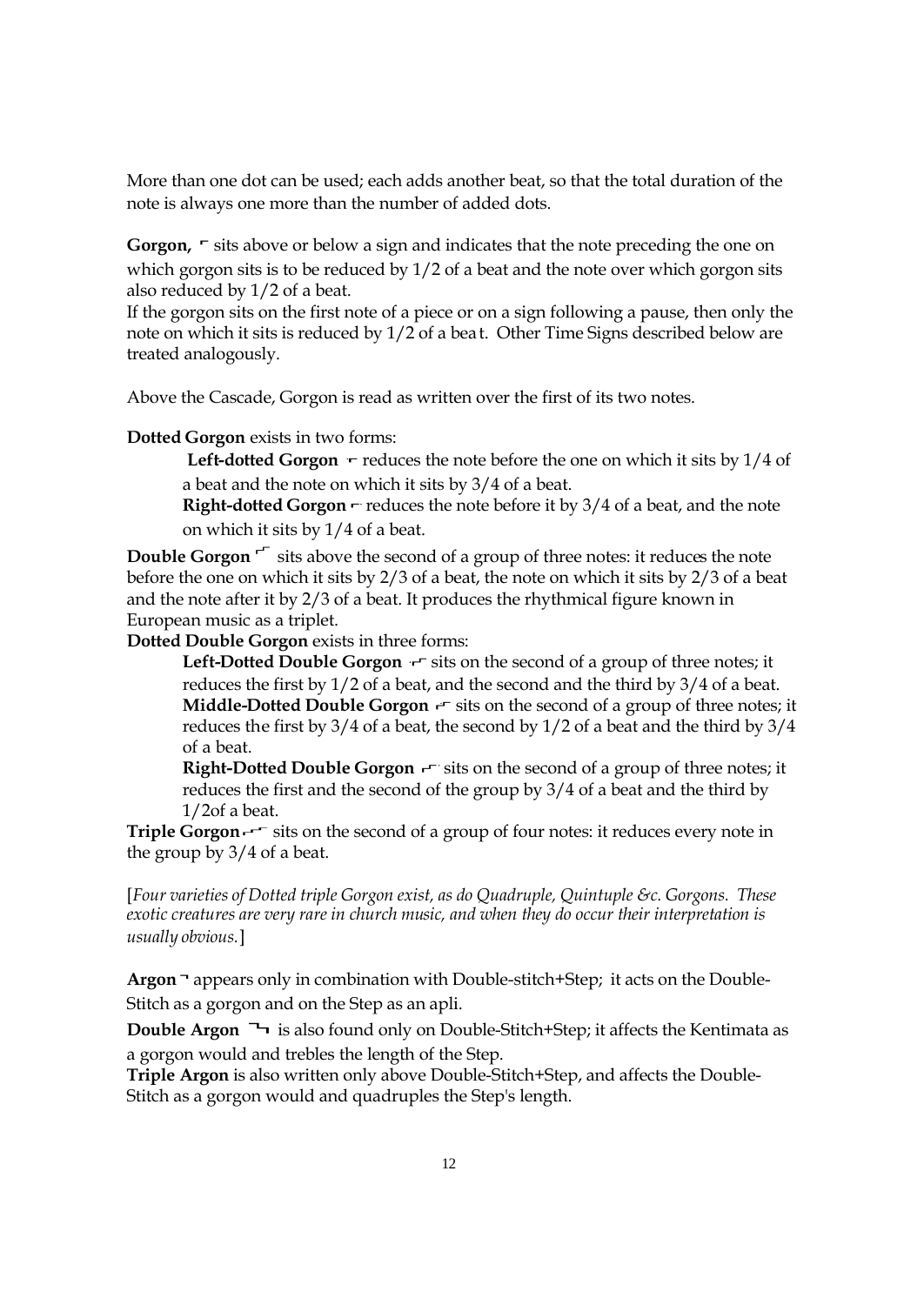**The Pause z**. indicates a silence of one beat's duration. Additional dots can be added to a Pause, each dot adding a single beat to the duration of the pause.

N.B. the Pause lasts the same number of beats as the number of dots its sign carries: a Pause sign with two dots lasts two beats, not three.

The pause can be affected by an argon or gorgon on the note following it or preceding it. In such a case, the argon or gorgon affects the Pause in the same way it would affect a sung note.

A gorgon can also sit on a Pause - in order for this to happen, the Pause is written with a dot, and the gorgon is written above the dot: in this case the Pause becomes a Pause of 1/2 of a beat.

#### **6. QUALIFYING SIGNS:**

An important group of signs indicates specific modifications to the notes which are to be sung. There are five such signs normally used in church music.

a] **The Bareia or Heavy Accent**;  $\chi$  This is, of course, the same sign that is used for a pause. It gives a strong emphasis to the note which follows it, and makes it stand out from those preceding and following it. Unless the music is moving at a rapid tempo, the note following the Heavy Accent is sung with a slight grace-note sung a step higher than the pitch indicated by the written note, to emphasize the drop into the accented note. Sometimes the final half-beat of the note before the Heavy Accent is raised a step, to the same effect.

b] **The Psiphiston or Accented Diminuendo;**  $\sim$  This is written under an interval sign that is followed by at least two more signs in a descending passage. It accentuates the note it sits under and operates on the whole group as a diminuendo does. If, however, the note following it is accentuated because, for example, of its meaning, the Psiphiston merely accentuates the note it sits under.

c] **The Omalon or Ripple;**  $\rightarrow$  This sits beneath a sign and indicates the note is to be sung with a gentle ripple of the voice; the actual figure sung varies from a slight tremor to a clear brief trill on the note above, to a kind of turn rising above and falling below the note beneath which the Omalon is written.

d] **The Antikenoma or Shake;** *x*This accentuates the note under which it is written and adds a shake to it.

e] **The Eteron or Link;**  $\sim$  This unites two notes so that they are sung on one breath without a break, but with the flutter typical of a Petasti at the end of the first.

#### **7. THE TYPES OF HYMNS AND MELODIES**

The hymns and melodies of Psalmodia are classified in several different ways. One important classification is into: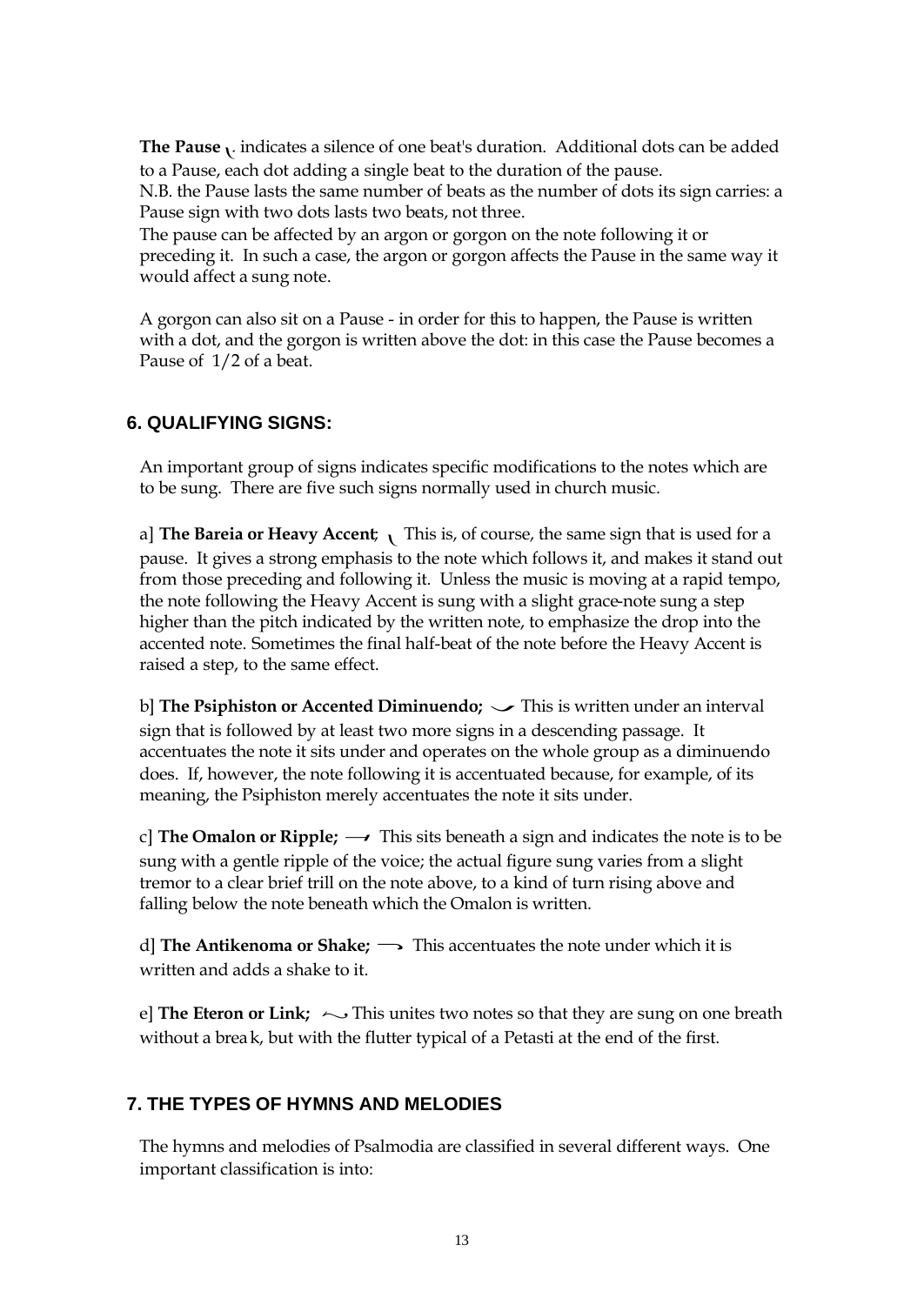- **EX** Idiomelon, a hymn sung to its own unique melody. The verses sung at a Lity are normally idiomela. *(Paradoxically, there have been rare occasions when a second hymn has been set to an existing idiomelon. In such cases the original hymn is still known as an idiomelon, although it now shares its tune with another.)*
- **EX** Prosomia are hymns or verses sung to a standard melody which is the tune of an existing hymn. The text of a prosomion should follow the exact metrical structure of its prototype, but in practise minor degrees of variation do occur. Unfortunately, many musical texts call automela prosomia!
- **EX Automela** are the hymns to whose melodies the prosomia are sung. The hymn is an automelon because it is sung to its own tune. Despite the role of automela as standard melodies, their melodies exist in very many different versions in both written and oral traditions.
- ?? **Prologoi** are so called, according to the theorists, since they are the automela whose first words are set before the text of the prosomia in the liturgical books to indicate to which tune the prosomion is to be sung.
- ?? **Irmos:** each ode of a Kanon consists of a sequence of prosomia known as troparia which are sung to the tune of an automelon which stands at the head of them in the liturgical books and is known as the "irmos" of the ode. Most irmoi are also used as automela by many other prosomia. The *"Irmologion*" is a book containing the irmoi of all the most used kanons and usually the most common prologoi. It is an important reference work for a psaltes.

Melodies are also classified into:

- **Example 15 Irmic** melodies sung in the style of the troparia of the kanons,
- ?? **Sticheric** melodies sung in the style of opening verses of the Kekragenaria or the Ainoi. Idiomela are always sung in the sticheric style.
- ?? **Pappadic** melodies sung in the elaborate, slow, melismatic style used in the most solemn settings of the Cherubikon or Koinonikon.

A different pattern of classification divides melodies into:

- ?? **short** or **simple**, *(syntomon,)* where generally each syllable is sung to one note,
- ?? **slow** or **solemn**, *(argon,)* where each syllable is normally sung to two or three notes of melody (often then called **argosyntomon**), or to longer melismatic phrases,
- ?? **elaborate** or **ornate** irmic style, *(kalophonikon,)* where the singing of a single syllable of text may use very many notes. The elaborate style also uses **kratimata**, passages of pure melody sung to meaningless syllables, "tererem" or "nananu" or suchlike.

**Pappadic** melodies are written in either the slow sticheric style or the elaborate irmic style and are the longest and most ornate of all.

Psaltic theorists also classify melodies according to their **emotional quality**: ?? the **expansive** or **exultant**, *(diastaltikon,)*

?? the **poignant**, **sorrowful** or **sad**, *(systaltikon,)*

?? and the **serene** or **tranquil**, *(isychastikon.)* 

The distinctions amongst the different kinds of melodies is important, since the Tones use different modes for different kinds of melody; sometimes the differences are subtle, sometimes they extend to using different scales.